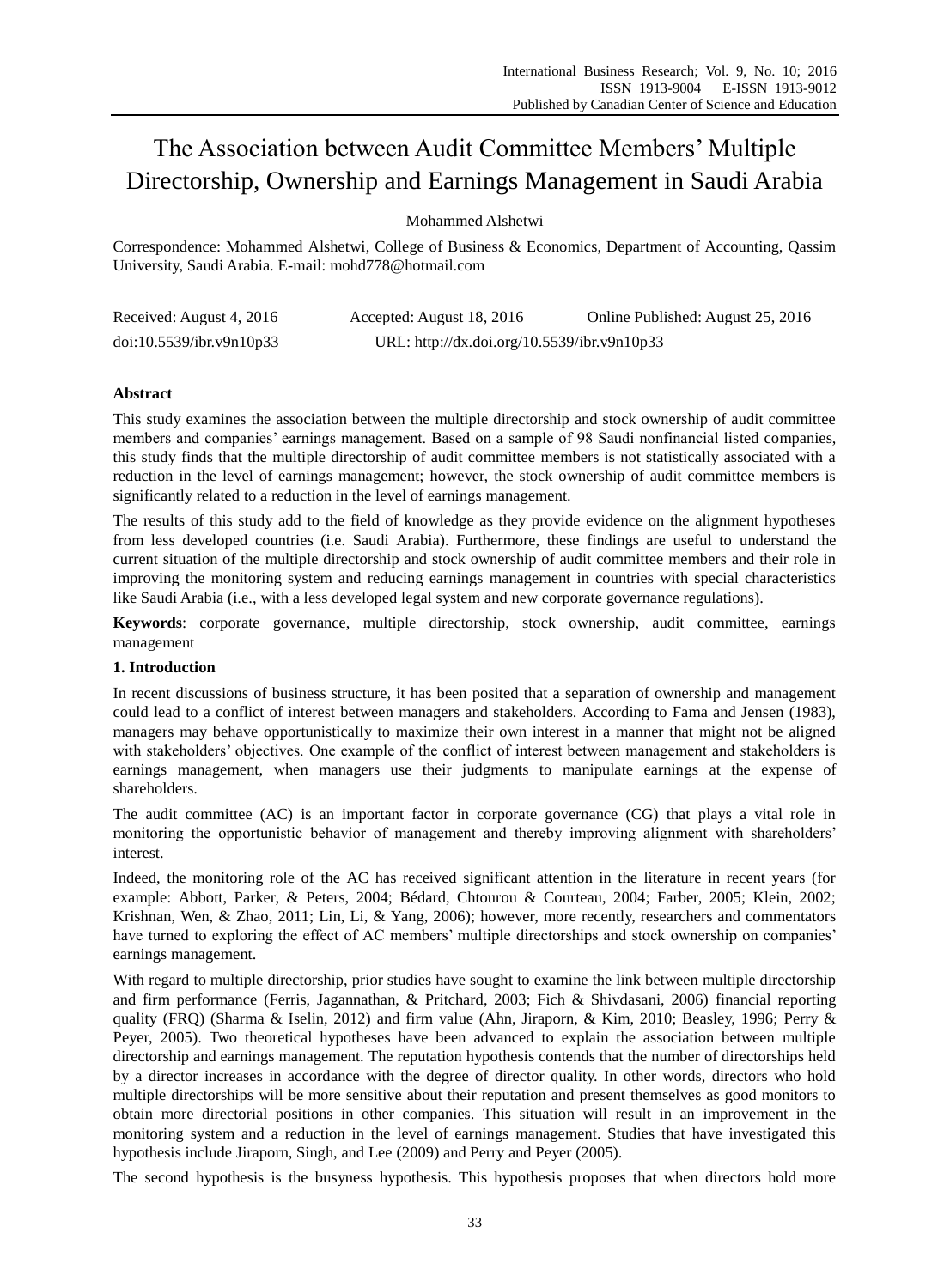outside board seats, they become so busy that they cannot fulfill their monitoring responsibilities effectively (Ahn et al., 2010; Ferris et al., 2003; Fich & Shivdasani, 2006), which leads to a reduction in their ability to detect and prevent earnings management.

Another issue of this study concerns the association between AC members' stock ownership held and the level of earnings management. Most studies that have investigated this issue are based on the alignment hypothesis (Alves, 2012; Teshima & Shuto, 2008; Warfield, Wild & Wild, 1995). The advocates of this view argue that as directors' ownership of stock in their companies increases, they will more be aligned with the interests of shareholders and thus pay greater attention to monitoring the company's performance. This, in turn, will lead to an improvement in the quality of earnings and a reduction in the level of earnings management. (Note 1)

Unlike studies that have investigated the association between multiple directorship and stock ownership with earnings management at the level of the whole board (Ahn et al., 2010; Ferris et al., 2003; Fich & Shivdasani, 2006; Perry & Peyer, 2005), the current study aims to investigate the issue at the level of the company's AC.

Based on sample of 98 Saudi nonfinancial listed companies, this study finds that the multiple directorship of an AC member is not statistically associated with a reduction in the level of earnings management. One explanation for this finding is that there is a shortage of directors with multiple directorships who serve on ACs in Saudi companies. In fact, 41% of AC members have either single or double directorship, indicating that a gap exists between the current situation and the potential number of directors with multiple directorships who could add value to the AC's performance. On other hand, this finding may indicate that less value is placed on directors with multiple directorships by the company's board of directors, which might affect their role in monitoring financial reporting. Furthermore, it implies that Saudi companies are unable to adhere to the formal governance regulation issued by the Capital Market Authority (CMA), which encourages directors to be members of other boards, providing that they do not hold more than five directorships in joint stock companies simultaneously (Capital Market Authority [CMA], 2006).

However, the current study finds that the stock ownership of AC members is significantly associated with a reduction in the level of earnings management. This result is consistent with the alignment hypothesis, suggesting that when AC members hold more common stock in their companies, they will be more motivated to improve the quality of earnings, thereby leading to a lower level of earnings management.

In a supplementary analysis, this study finds that the stock ownership of AC members has a significant impact on the level of earnings management when the level of the stock ownership of AC members is high; however, it does not have an impact when the stock ownership of AC members is at an intermediate or low level.

The findings of this study can assist policy makers in Saudi Arabia who are concerned about the current situation of AC members' multiple directorships and stock ownership. It also places emphasis on the influence of AC members' multiple directorships and stock ownership on improving a company's monitoring system and reducing earnings management. Moreover, it adds to the knowledge of the field because while most studies on these issues have been carried out in the context of advanced economies, this study provides evidence from a less developed country (i.e., Saudi Arabia).

From a practical perspective, the current study provides evidence that can help companies strategize to benefit more from directors who serve on multiple boards. In addition, the findings of this study are important to initiate long-term plans designed to motivate directors to achieve the objectives of shareholders (for example, by offering stock options and other stock-related compensation plans).

The remainder of this paper is organized as follows: Section two presents the literature review and explains the hypothesis development. Next, section three describes the research methods used, and section four presents and discusses the results of the study. Finally, section five draws conclusions and offers suggestions for future research.

# **2. Literature Review and Hypothesis Development**

A separation of ownership and management calls for improving the CG system to monitor the opportunistic behavior of management. One adverse outcome of divergences of interest between management and shareholders is earnings management. This occurs when managers intentionally mislead investors by altering financial information to maximize their own interest (Schipper, 1989). (Note 2)

To reduce the level of earnings management, companies must improve their CG system. An AC is an important element of CG that helps improve the quality of earnings and reduces the likelihood of earnings management (Abbott, Park, & Parker, 2000; Abbott et al., 2004; Farber, 2005). In particular, studies have examined the impact of specific characteristics of AC effectiveness on earnings management, including AC independence,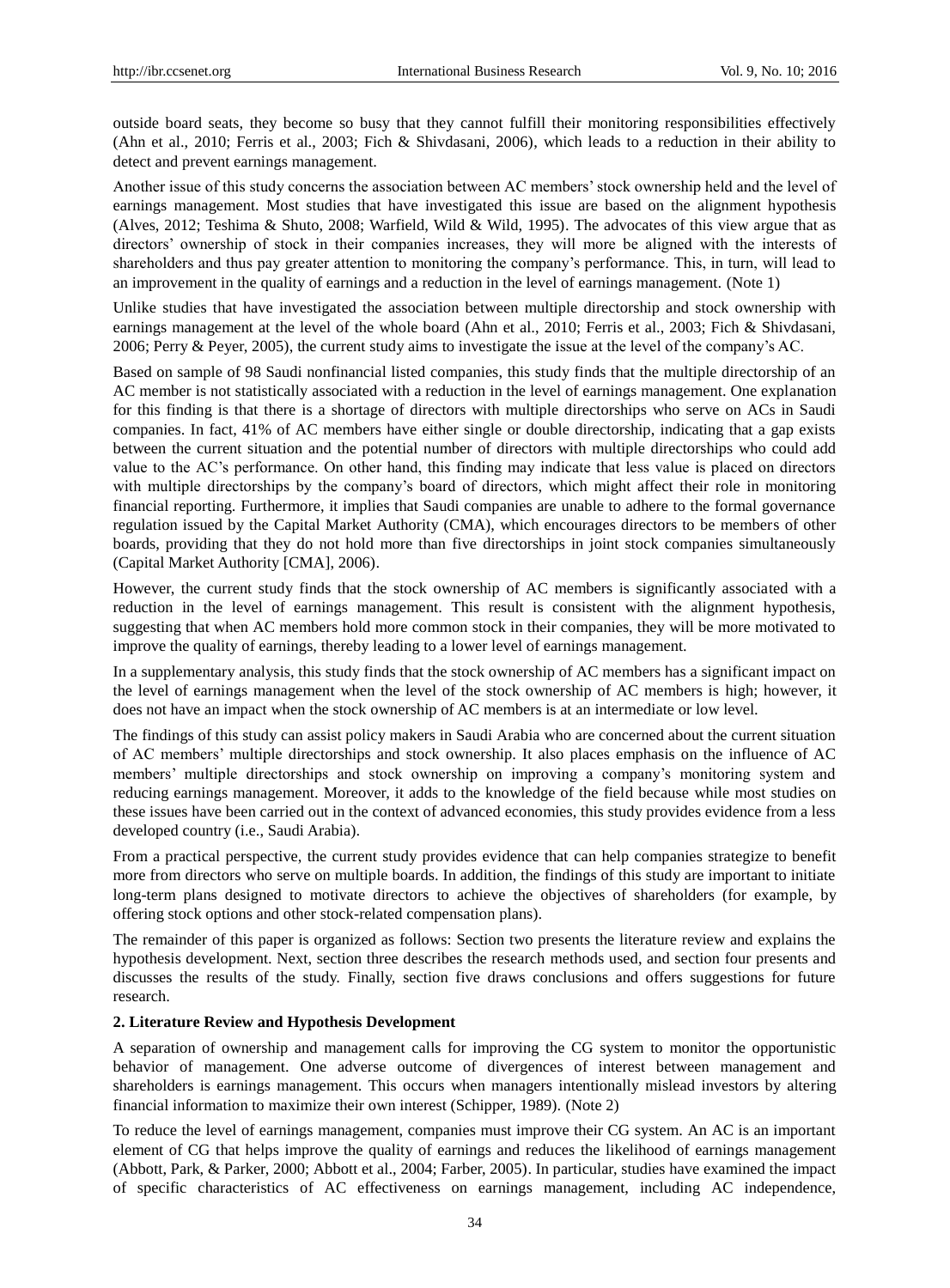competency, and diligence (Bédard et al., 2004; Klein, 2002; Krishnan et al., 2011).

For instance, a study undertaken by Klein (2002) examined the relationship between the AC, board characteristics and earnings management and found that AC independence was negatively related to the reduction in earnings management, as proxied by abnormal accrual. This result supported the hypothesis that an AC with more independent directors is more effective in monitoring the corporate financial accounting process.

Likewise, Bédard et al. (2004) investigated the effects of AC independence, expertise, and activities on aggressive earnings management. Their results revealed that aggressive earnings management was negatively associated with the presence of a majority of independent directors, with the presence of financial experts, and with the presence of a clear mandate defining the oversight responsibilities of the AC.

Another study was conducted by Velte and Stiglbauer (2011), who examined whether the establishment of an AC that had independent members with financial expertise could reduce the likelihood of earnings management. Their evidence showed a significant negative relationship between the independence and financial expertise of AC members and earnings management.

While most literature has focused on the associations between specific characteristics of the AC (i.e., independence, competency, and diligence), less attention has been paid to other important characteristics of AC members, such as holding multiple directorships and holding common stock ownership.

# *2.1 AC Multiple Directorship and Earnings Management*

Literature on the association between multiple directorship and earnings management has been based on two competing hypotheses. Under the reputation hypothesis, it is proposed that directors gain a diversified set of information when they hold multiple board seats (Booth & Deli, 1996).

To be eligible for a second term on a board, directors with multiple directorships should offer better monitoring work and send the signal that they are good monitors. This would imply that they were more knowledgeable about the incentive to manage earnings and more effective in fulfilling their monitoring role (Ahn et al., 2010; Sharma & Iselin, 2012). In particular, Ahn et al. (2010) found that companies that were acquired with boards where the majority of outside directors served on other board seats experienced negative abnormal returns.

In this regard, Ferris et al. (2003) found that the initial appointment of directors with multiple directorships was well accepted by shareholders, who expected that such directors would benefit the firm in terms of improving the quality of financial reporting.

In addition, directors with multiple directorships who serve on an AC gain the respect of management and would be in a better position in working with auditors (Sharma & Iselin, 2012). This suggests that multiple-directorship directors would work evenly with the different interest groups in companies and would be more aligned with the interest of shareholders rather than acting for management at the expense of shareholders.

It is expected, based on the reputation hypothesis, that directors with multiple directorships will be more qualified (Fama & Jensen, 1983) and provide better monitoring work than those with single and double directorship, which in turn leads their presence to improve the quality of earnings and reduce the level of earnings management.

In sum, this hypothesis predicts a negative relationship between multiple directorship and earnings management. Thus, it is predicted that as the percentage of multiple-directorship members in the AC increases, the quality of the monitoring system increases, leading to a reduction in the level of earnings management.

The alternative hypothesis is the busyness hypothesis. Advocates of this view argue that the more multiple directorships board directors hold, the lower the directors' effectiveness. Directors with multiple directorships have limited time and resources. When they serve on multiple boards, they will be so busy that they will be less effective in fulfilling their monitoring responsibilities for any specific company (Ahn et al., 2010).

Another challenge related to the busyness of directors with multiple directorships is a limitation of having the required information for monitoring decisions. Furthermore, as directors serve on multiple board seats, they will have less time to spend on the AC (Jiraporn et al., 2009), which adversely influences their ability to offer good monitoring.

In this regard, Fich and Shivdasani (2006) found that the companies that had directors with multiple directorships had weaker corporate governance. In addition, the empirical results of Beasley (1996) revealed that as the number of directors with multiple directorships decreased, the likelihood of fraudulent financial reporting decreased. These results imply that directors who serve on multiple boards are so busy that they cannot contribute to the effectiveness of the monitoring system.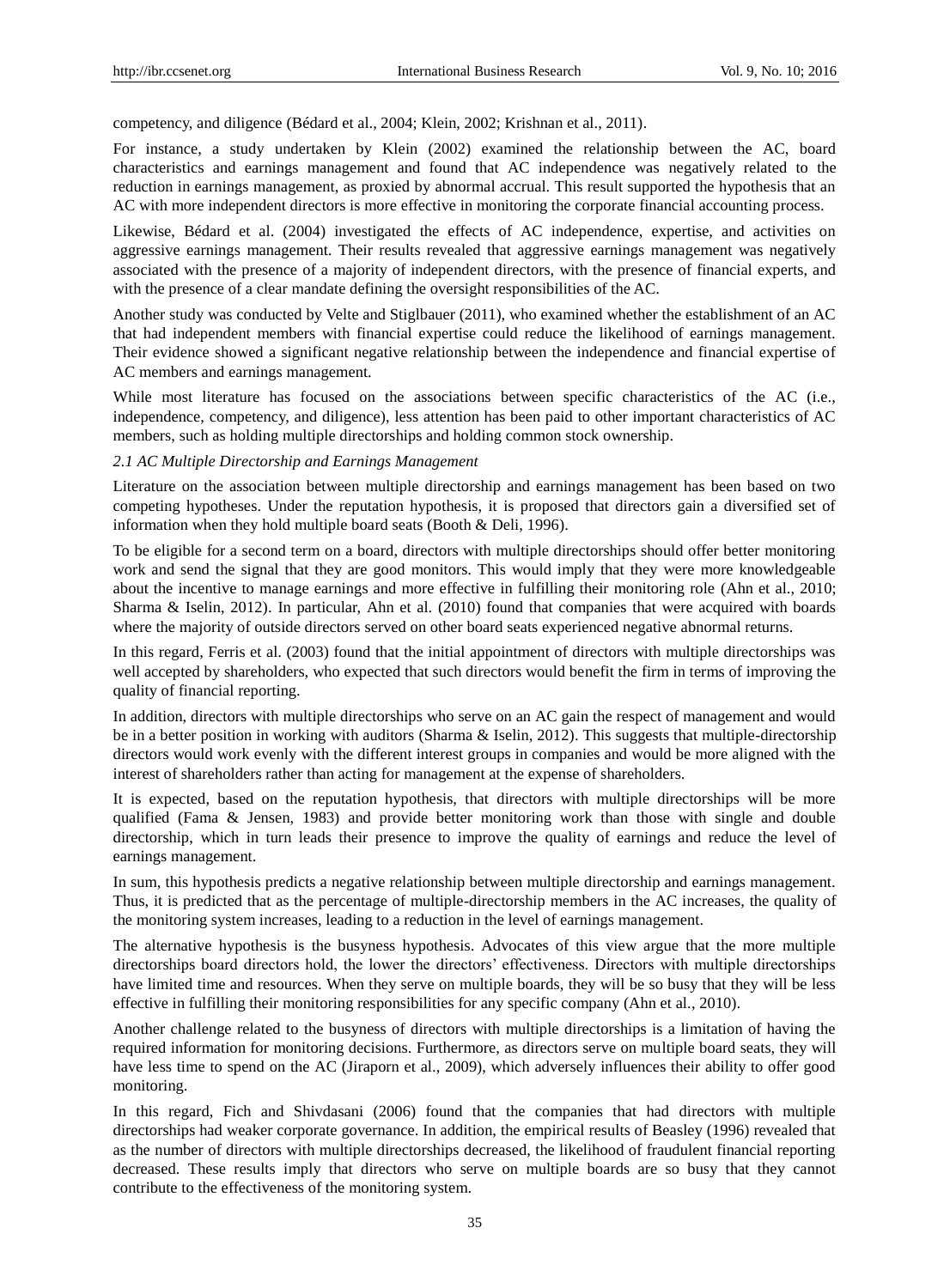Similarly, Sharma and Iselin (2012) reported a positive association between AC multiple directorship and financial misstatements, suggesting that AC members who serve on multiple boards may not offer better monitoring.

It is expected, consistent with the busyness hypotheses, that ACs with multiple directorships are unable to carry out their monitoring functions effectively. In other words, directors who serve on multiple boards spend less time on AC monitoring functions, which affects their effectiveness in monitoring financial reporting and ultimately leads to a higher level of earnings management.

Overall, because studies reported in the literature have provided inconsistent findings on this issue, the current study did not suggest any direction with respect to the association between the multiple directorship of AC members and earnings management. Thus, the first hypothesis of the current study is developed in alternative form, as follows:

H1: There is association between the percentage of AC members with multiple directorships and earnings management.

#### *2.2 AC Stock Ownership and Earnings Management*

In general, studies have focused on the alignment hypothesis to predict the association between stock ownership and earnings management. The alignment hypothesis contends that companies use stock ownership to encourage their directors to be more committed and aligned with the interest of shareholders (Jensen & Meckling, 1976). (Note 3)

The advocates of this view argue that when directors hold a stock interest in their companies, they become, by default, shareholders; thus, they will be more motivated to achieve the goals of shareholders (Ahn et al., 2010; Jiraporn et al., 2009) and have less incentive to engage in aggressive reporting.

In this regard, Teshima and Shuto (2008) theorized that directors, who hold stock in their companies, perform to a higher level, including in activities related to the financial reporting process. Meanwhile, Jensen (1993) argued that the more equity outside directors hold in their companies, the more effective they are in monitoring top management.

Consistent with this view, Beasley (1996) found that as the level of ownership of a firm's stock held by outside directors increased, the likelihood of fraudulent reporting decreased. Likewise, the results of Shivdasani (1993) provided evidence that the higher the level of outside directorial ownership, the greater the quality of monitoring.

Thus, it is proposed that the higher the level of ownership of the firm's stock held by directors, the greater the monitoring quality, leading to lower incentives to manage earnings. Hence, to examine the association between the levels of stock ownership held by AC members and earnings management, the second hypothesis of this study is stated, in alternative form, as follows:

H2: There is negative association between the percentage of AC members holding common stock shares and earnings management.

# **3. Method**

## *3.1 Sample Selection*

The initial sample is drawn from the Saudi Stock Exchange (TADAWL), consisting of all Saudi nonfinancial listed companies in 2013. The current study focuses on one fiscal year (2013) because data is not available from the TADAWL as much as needed. The difficulties in collecting data from the official site of TADAWL resulted in small sample size. Nonetheless, the sample represents more than two-thirds of Saudi non-financial listed companies in 2013.

Banks and insurance companies are excluded from the sample due to their unique regularity system. In addition, the financial statements of such companies are not under the regulations of CMA, while they are in concurrence with the regulations of the Saudi Arabian Monitory Agency (SAMA). Notably, these specific regulations would result in differences in incentives and opportunities to exercise earnings management.

The criterion for using the modified Jones model specified by DeFond and Jiambalvo (1994), i.e., a minimum of six cases in each industry, is met by the sample. On the other hand, the sample excludes outliers and cases with incomplete data. Overall, these criteria yield a final sample of 98 Saudi nonfinancial listed companies, as shown in Table 1.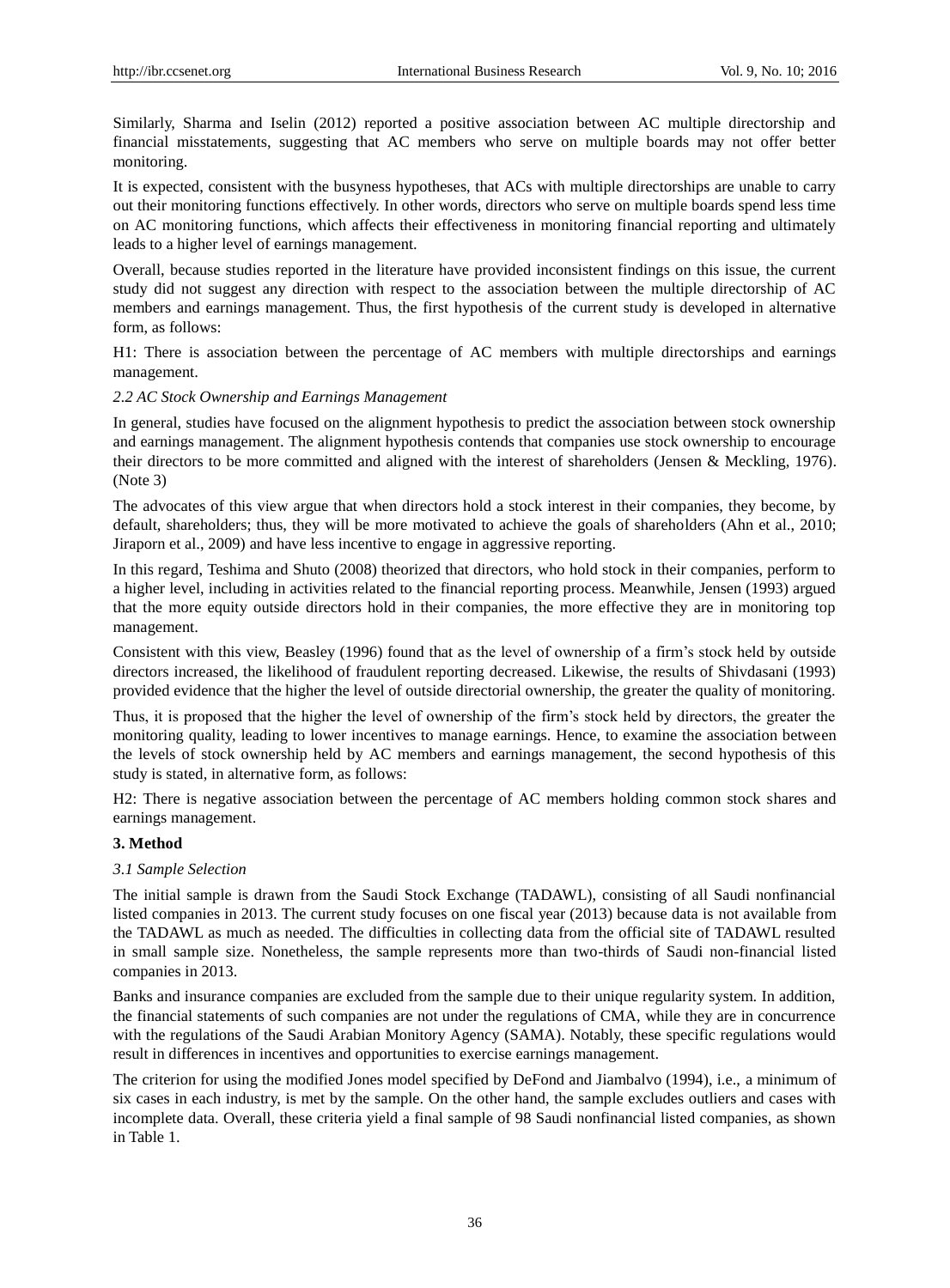## Table 1. Sample Size

| Initial sample                                          | 114 |
|---------------------------------------------------------|-----|
| Less: companies with incomplete financial data          |     |
| Less: companies cannot be attributed to specific sector |     |
| Less: outliers                                          |     |
| Total companies removed                                 | 16  |
| Final sample                                            | 98  |

For the purpose of applying the modified Jones model, both TADAWL and the Global Industry Classification Standard (GICS) are used to classify the sample into certain industries. This yields eight industries, each of which contains at least six observations. Although the sample size is relatively small, which might limit the generalization of the results, it represents more than two thirds (86%) of Saudi nonfinancial listed companies in 2013.

## *3.2 Model and Variables*

Consistent with prior research, the current study estimates the following regression model:

AbnAccrual= β0+ β1ACMULTID+ β2ACOWNR+ β3LEV + β4LOSS+ β5SIZE+ β6LEV+ β7B-EFCTV+ β8AC-EFCTV+e

where AbnAccrual is the absolute value of discretionary accruals estimated by the modified Jones (1991) cross-sectional model (Bartov, Gul, & Tsui, 2000; DeFond & Jiambalvo, 1994).

Other variables in the model are measured as follows:

| <b>ACMULTID</b> | $=$ | The percentage of AC members who hold three or more directorships                                                                                                                                                                                                                                                                                                                 |
|-----------------|-----|-----------------------------------------------------------------------------------------------------------------------------------------------------------------------------------------------------------------------------------------------------------------------------------------------------------------------------------------------------------------------------------|
| <b>ACOWNR</b>   | $=$ | The cumulative percentage of common stock shares of the company held by AC<br>members                                                                                                                                                                                                                                                                                             |
| <b>SIZE</b>     | $=$ | The natural log of beginning year's assets                                                                                                                                                                                                                                                                                                                                        |
| <b>LEV</b>      | $=$ | The ratio of total liabilities to total assets                                                                                                                                                                                                                                                                                                                                    |
| <b>LOSS</b>     | $=$ | Dichotomous variable taking 1 if the firm reported a net income below 0 in 2013<br>and 0 otherwise                                                                                                                                                                                                                                                                                |
| <b>B-EFCTV</b>  | $=$ | A composite index of factors representing the effectiveness of the board. One point<br>is added to the B-EFCTV each time one of the following three factors is higher than<br>the sample median: (1) board size: the number of board members, (2) board<br>independence: the percentage of independent board members, and (3) board<br>meeting: the number of board meetings held |
| <b>AC-EFCTV</b> | $=$ | A composite index of factors representing the effectiveness of the AC. One point is<br>added to the AC-EFCTV each time one of the following three factors is higher than<br>the sample median: (1) AC size: the number of AC members, (2) AC<br>independence: the percentage of independent AC members, and (3) AC meeting:<br>the number of AC meetings held.                    |

ACMULTID is the multiple directorships held by outside directors serving on the AC. All directors who are not currently employed by the company are categorized as outside directors. This definition is in concurrence with the definition of the CMA (2006). In addition, this definition allows researchers to capture the effect of the monitoring role of AC directors with multiple directorship (Ahn et al., 2010; Ferris et al., 2003). Consistent with the study of Ferris et al. (2003), this variable is measured by the percentage of AC members who hold three or more directorships. (Note 4)

ACOWNR is the stock ownership held directly or indirectly by AC members. Consistent with prior studies (Beasley, 1996; Lin et al., 2006), this variable is measured by the cumulative percentage of common stock shares of the company held by AC members. (Note 5)

## *Control Variables*

Consistent with prior studies (Beasley, 1996; Klein, 2002; Lin et al., 2006), our model includes the following variables:

First, LEVERAGE (LEV): This variable is measured by the ratio of total liabilities to total assets; it is expected to find a positive relationship between leverage and earnings management. Second, LOSS (LOSS): this variable is measured using a dichotomous variable taking 1 if the firm reported a net income below 0 in 2013 and 0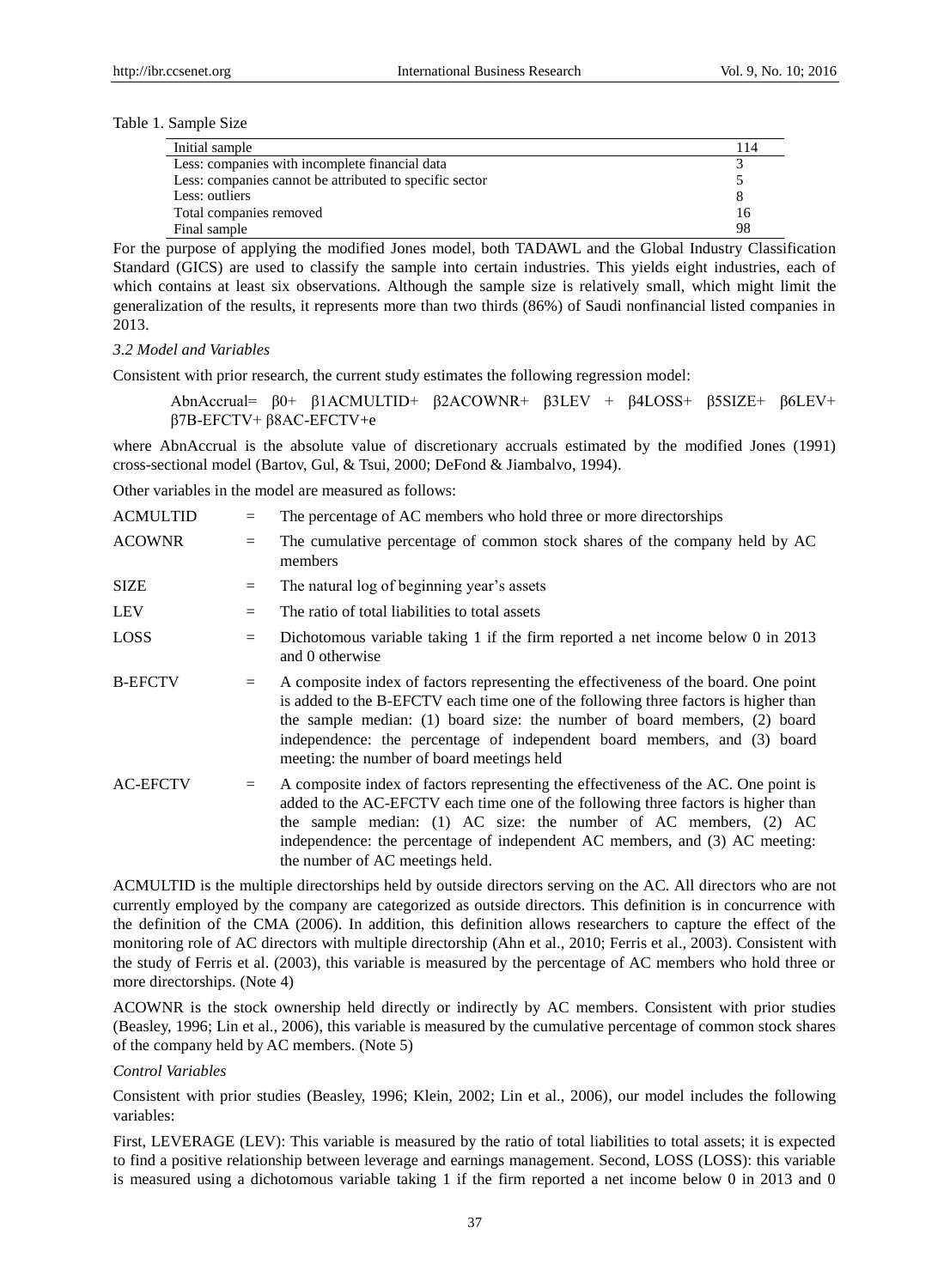otherwise. The expected sign for loss is positive, implying that when loss increases, earnings management also increases. Third, SIZE (SIZE): this variable is measured by the natural log of the beginning year's assets. It is expected that earnings management is negatively associated with the size of companies, implying that the larger the company, the lower the extent of earnings management. Using one composite index for both the board and AC effectiveness as in Huang, Wang, and Zhou (2013) could be a noisy measure of effectiveness. Instead, in this study, each variable is measured separately. In particular, B-EFCTV is used to capture the effect of board effectiveness on earnings management, while AC-EFCTV is used to control for the effect of AC effectiveness on earnings management. Specifically, the variable B-EFCTV is a single composite index for board effectiveness that includes board independence, meeting, and size, as adopted in prior studies (Klein, 2002; Xie, Davidson, & DaDalt, 2003). On the other hand, the variable of AC-EFCTV is a single composite index for AC effectiveness that includes AC independence, meeting, and size, as adopted in prior studies (Abbott et al., 2004; Bédard et al., 2004; Klein, 2002).

## **4. Results and Discussion**

#### *4.1 Descriptive Statistics & Regression Results*

Table 2 summarizes the descriptive statistics of the sample. The mean (median) of abnormal accrual is .049 (.04); the mean (median) stock ownership of AC members is .06 (.005); and the mean (median) multiple directorships per AC member is .12 (0). These results indicate that the percentage of AC members holding multiple directorships in Saudi companies is very low, approaching zero.

| Variable        | Minimum | Maximum  | Mean  | Median | Standard deviation |
|-----------------|---------|----------|-------|--------|--------------------|
| AbsAccrual      |         | 0.13     | 0.049 | 0.04   | 0.037              |
| <b>ACMULTID</b> |         | 0.75     | 0.12  |        | 0.18               |
| <b>ACOWNR</b>   |         | 1.45     | 0.06  | 0.005  | 0.17               |
| <b>SIZE</b>     | 5.14    | 8.53     | 6.4   | 6.32   | 0.66               |
| LEV             | 0.01    | 0.8      | 0.36  | 0.36   | 0.21               |
| <b>LOSS</b>     |         |          | 0.14  |        | 0.35               |
| <b>B-EFCTV</b>  |         |          | 1.8   |        | 0.71               |
| <b>AC-EFCTV</b> |         |          | 1.78  |        | 0.68               |
| .               |         | .<br>- - | .     |        |                    |

Table 2. Descriptive Statistics

*Note*. See model specification in section 3 for definitions of variables.

The results reveal that the independent variables are not strongly correlated to each other, with none of the correlation coefficients exceeding .4 (Table 3). The results of the standard regression diagnostics are within acceptable limits (Table 4). The variance inflation factor (VIF) scores are all below ten, implying that the problem of multicollinearity is not significant (Hair, Anderson, Black, Babin, &Tatham, 2006). Eight cases are excluded after the initial testing for outliers. However, the application of the Mahalanobis distance values test, the final test used to test for outliers, reveals no further multivariate outliers among cases because the Mahalanobis values are less than the critical chi-square of 24.32 for the model at an alpha level of .001. The overall model is significant (p=.020), with an adjusted  $R^2$  of .099.

Table 3. Pearson Correlation Coefficients

|               | $\mathbf{2}$ | 3)      | $\left( 4\right)$ | (5)     | (6)     |         | (8)     |
|---------------|--------------|---------|-------------------|---------|---------|---------|---------|
| AbsAccrual(1) | $0.11 -$     | $-.17*$ | $-.27*$           | 0.06    | 0.08    | 0.05    | $-0.02$ |
| ACMULTID(2)   |              | $-0.1$  | 0.1               | 0.04    | $-0.11$ | 0.17    | $-0.01$ |
| ACOWNR(3)     |              |         | $-0.12$           | $-0.17$ | $-0.14$ | $-0.11$ | $-0.1$  |
| SIZE(4)       |              |         |                   | $.41*$  | $-0.09$ | 0.13    | 0.04    |
| LEV(5)        |              |         |                   |         | 0.14    | $-0.12$ | $-0.05$ |
| LOSS(6)       |              |         |                   |         |         | 0.09    | 0.13    |
| $B-EFCTV(7)$  |              |         |                   |         |         |         | $.18*$  |
| $AC-EFCTV(8)$ |              |         |                   |         |         |         |         |

*Note*. Variables are as defined in model specification in section 3.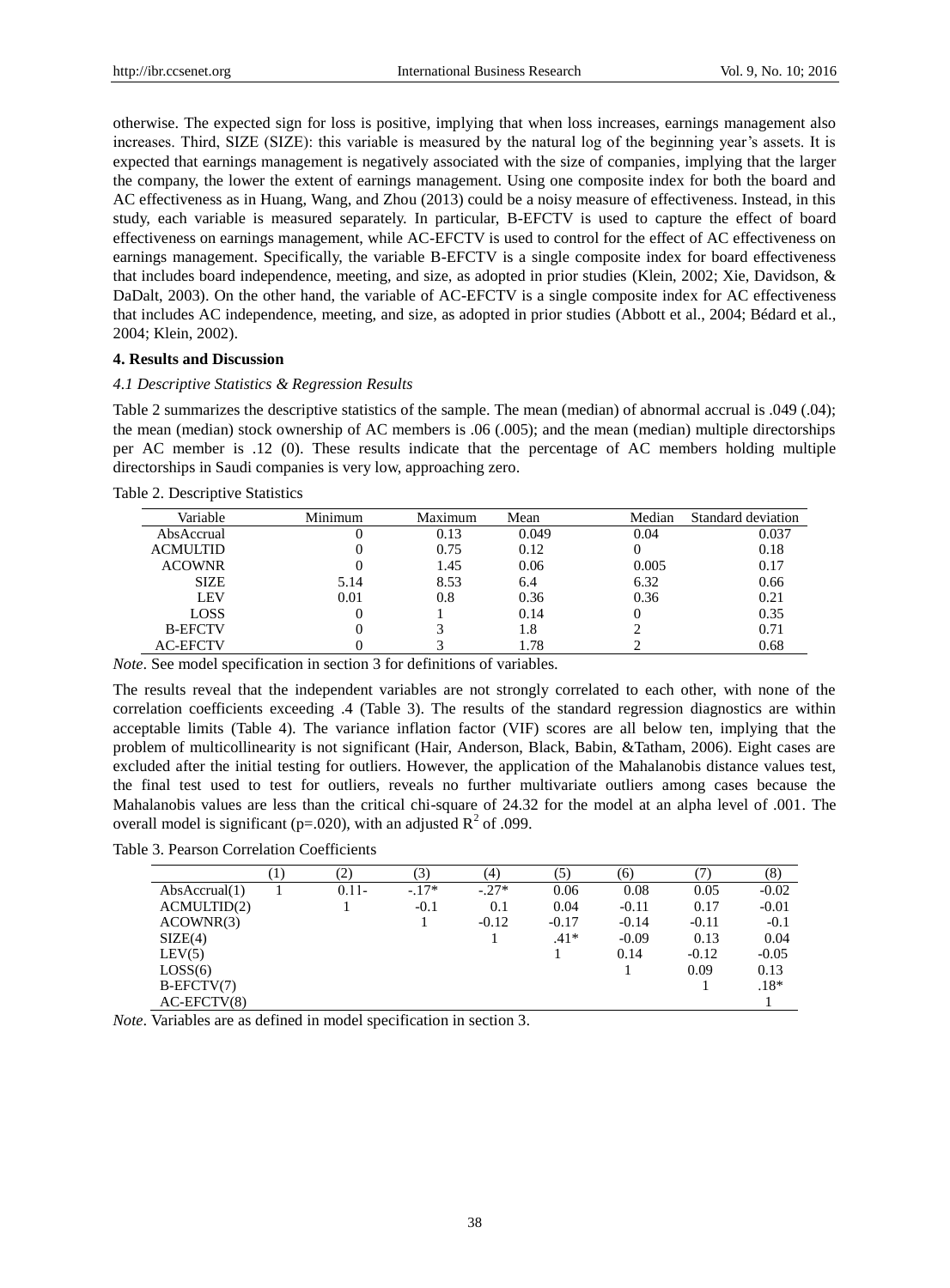| AbnAccrual= $\beta$ 0+ $\beta$ 1ACMULTID+ $\beta$ 2ACOWNR+ $\beta$ 3LEV + $\beta$ 4LOSS+ $\beta$ SSIZE+ $\beta$ 6+ $\beta$ 7B-EFCTV+ $\beta$ 8AC-EFCTV+e |                          |                                  |               |         |             |
|----------------------------------------------------------------------------------------------------------------------------------------------------------|--------------------------|----------------------------------|---------------|---------|-------------|
| Variables                                                                                                                                                | Exp sign                 |                                  | VIF           | t-value | $p$ -value* |
| Intercept                                                                                                                                                |                          | 0.16                             |               | 4.2     |             |
| Control                                                                                                                                                  |                          |                                  |               |         |             |
| <b>SIZE</b>                                                                                                                                              |                          | $-0.02$                          | 1.31          | $-3.45$ | 0.001       |
| <b>LEV</b>                                                                                                                                               | $^{+}$                   | 0.04                             | 1.34          | 1.8     | 0.075       |
| <b>LOSS</b>                                                                                                                                              | $^{+}$                   | $-0.003$                         | 1.12          | $-0.26$ | 0.794       |
| <b>B-EFCTV</b>                                                                                                                                           |                          | 0.01                             | 1.14          | 1.29    | 0.2         |
| <b>AC-EFCTV</b>                                                                                                                                          |                          | $-0.002$                         | 1.06          | $-0.31$ | 0.76        |
| Experimental                                                                                                                                             |                          |                                  |               |         |             |
| <b>ACMULTID</b>                                                                                                                                          | $-$ /+                   | $-0.026$                         | 1.06          | $-1.23$ | 0.22        |
| <b>ACOWNR</b>                                                                                                                                            | $\overline{\phantom{0}}$ | $-0.005$                         | 1.08          | $-1.91$ | 0.059       |
| $-2$<br>$\cdot$ $\cdot$ $\cdot$ $\cdot$<br>.                                                                                                             | -----                    | $\cdots$<br>$\sim$ $\sim$ $\sim$ | $\sim$ $\sim$ |         |             |

#### Table 4. Regression Result

 $R^2 = 16$ , Adjusted  $R^2 = 0.099$ , *F*-ratio = 2.526, Signif. *F* < 0.05, n = 98

*Note.* \**p*-values represent one-tailed tests when direction of coefficient is consistent with expectations; variables are as defined in model specification in section 3.

The regression results show that the multiple directorship of AC members is not significant ( $p=$  .221), implying that holding multiple directorships is not associated with a reduction in AC members' level of earnings management. Hence, the first hypothesis of this study is not supported. A possible reason for this result is that there is a shortage of multiple-directorship directors serving on ACs in Saudi companies. On average, the percentage of AC members holding multiple directorships in Saudi companies is very low, approaching zero (.12). The descriptive information also shows that approximately 41 percent of directors serving on ACs hold single or double directorship, a further indication of the shortage of AC members holding multiple directorships (three or more directorships) in Saudi companies. The result also implies that having AC members with multiple directorships receives low priority from the board. However, it also implies that Saudi companies tend to not adhere to the formal governance regulation issued by CMA, which encourages directors to be members of other boards of directors (CMA, 2006). While that is implicitly mentioned in the corporate governance regulation, it is recommended that directors not be a member of more than five joint stock companies simultaneously (CMA, 2006). This regulation indicates that CMA does consider the role of multiple directorship in improving the monitoring system.

Overall, these results are consistent with those documented in Ferris et al. (2003), who found no relationship between directorship and the likelihood of securities fraud litigation. However, the current study is not in concurrence with the results reported in other prior studies (Beasley, 1996; Sharma & Iselin, 2012). The differences may reflect the lack of importance attached to having AC directors with multiple directorships in Saudi listed companies compared to companies in advanced countries.

Regarding AC stock ownership, the results reveal that the stock ownership of AC members is significantly negatively associated with the level of earnings management, at the ten percent alpha level (marginally significant at the five percent alpha level; p=.059). This result implies that when the cumulative percentage of the stock interest of the company held by AC members increases, the level of earnings management decreases. Hence, the second hypothesis of this study is supported. (Note 6)

This result is in support of the alignment hypothesis, which proposes that outside directors will be more aligned with the interests of shareholders if they hold a stock interest in the company. As a consequence, the monitoring role of outside directors will increase, and the level of the earnings management will decrease. The result is also consistent with those of Beasley (1996), who found that as the stock ownership of outside members increased, the likelihood of financial statement fraud decreased.

In terms of control variables, company size (SIZE) is statistically significant at the five percent alpha level (p=.001), while leverage is significant at the ten percent alpha level  $(p=.075)$ . The coefficient of size (SIZE) is negative, as predicted, implying that the larger the company, the lower the extent of earnings management. Likewise, the coefficient of leverage (LEV) is consistent with the expectation, as the result shows a positive effect of leverage on the incentive to exercise earnings management in Saudi nonfinancial listed companies.

However, contrary to expectations, this study finds that AC effectiveness, as measured by the composite index of factors including the size, independence, and frequency of meetings of the AC, is not significant (p= .76). Similarly, the results show that board effectiveness is not an important factor in reducing the level of earnings management, as measured by the composite index of factors including the size, independence, and frequency of meetings of the board (p= .20). Finally, the results reveal that there is no relationship between the company's loss and the level of earnings management (p= .794).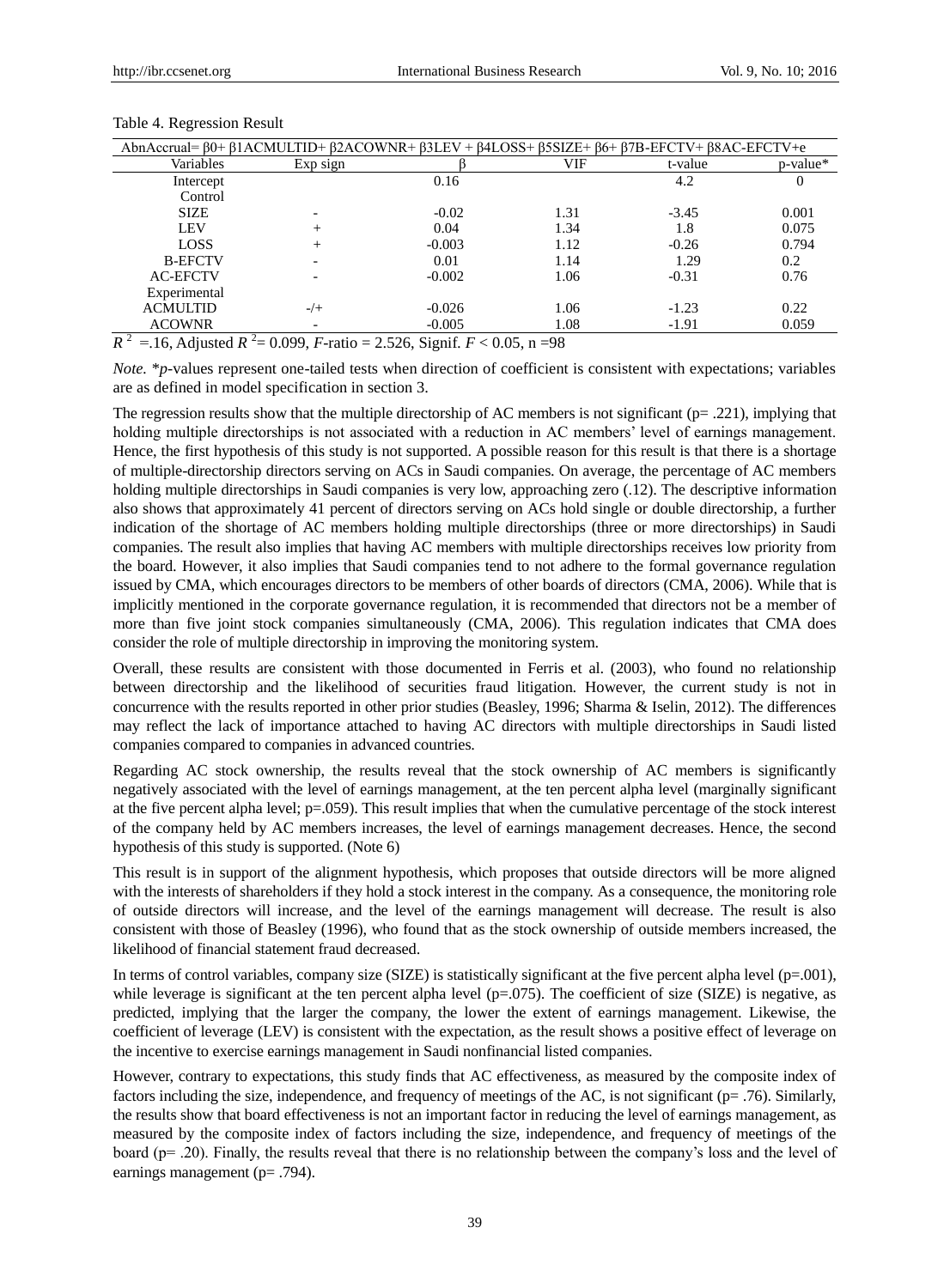# *4.2 Supplementary Analysis*

This analysis addresses three issues: the alternative measurement of variables, the relation specification, and the endogeneity test.

## 4.2.1 The Alternative Measurement of Variables

Prior studies have used several measurements to measure multiple directorship, including the total number of other directorships held by independent directors divided by the number of outside directors (Ahn et al., 2010); the maximum number of multiple directorships held by AC members (Ferris et al., 2003)<sup>;</sup> a dummy variable taking one if at least one AC member serves on three or more other board seats and zero otherwise (Sharma & Iselin, 2012); and the average number of multiple directorships held by outside directors (Ferris et al., 2003). The results (not reported) reveal that none of the above measurements is significant (p=.949; p=.622; p=.369; p=.240, respectively), suggesting that the multiple directorship of AC members has no significant impact on earnings management.

In addition, the number of multiple directorships based on Saudi regulator criteria, which limit multiple directorship to holding 5 other board seats, is used to measure multiple directorship. The results reveal that the multiple directorship of AC members is not significant ( $p=497$ ), implying that this criterion is not important to improve the monitoring role of directors with multiple directorships. This result suggests that Saudi regulators should review the current regulation on holding multiple directorships. While it is an unparalleled regulation compared to those applied in advanced countries, it has no impact on FRQ. (Note 7)

#### 4.2.2 Relation Specification

The aim of this test is to examine whether the relations between the variables differ based on the variation in the level of independent variables. In this context, Ahn et al. (2010) found that the impact of multiple directorship was constant across the entire range of multiple directorship.

The range measure is used to divide the sample into five thresholds based on the median value. This requirement yields five models to test the proposition that the impact of the multiple directorship of AC members might change across the entire range of the multiple directorship of AC members.

In model 1, ACMULTID is replaced by the variable defined as a dummy variable taking one if the percentage of AC members who hold three or more directorships is above the median value and zero otherwise. Based on information in Table 5, the results reveal that the multiple directorship of AC members is not significant ( $p=.32$ ). In models 2 and 3, the sample is divided based on two threshold levels representing the interquartile range (i.e., the scores between the first quartile and the third quartile) and the top quartile. The results show that the association between the multiple directorship of AC members and the level of earnings management does not differ across the different levels of AC multiple directorship ( $p=0.97$ ;  $p=.87$ ). In models 4 and 5, two other threshold points are identified representing the scores between the median to the third quartile and the scores below the median value. The results indicate that the multiple directorship of AC members is not significantly associated with a reduction in earnings management ( $p= .51$ ;  $p= .32$ , respectively). Overall, the results of the supplementary analysis confirm that the multiple directorship of AC members is not significantly associated with a reduction in the level of earnings management. In other words, the association between the multiple directorship of AC members and earnings management is constant for the low, intermediate, and high levels of the multiple directorship of AC members.

Table 5. Supplementary Analysis: Multiple Regression of Earnings Management on AC Multiple-Directorships (model 1-5)

| Variables       | Exp sign | Model 1          | Model 2          | Model 3  | Model 4         | Model 5      |
|-----------------|----------|------------------|------------------|----------|-----------------|--------------|
| Control         |          |                  |                  |          |                 |              |
| <b>SIZE</b>     |          | $.00*$           | .00 <sup>°</sup> | $.00*$   | $.00^{\degree}$ | $.00^{\ast}$ |
| LEV             | $^{+}$   | . 11             | $.09***$         | .10      | .10             | .11          |
| <b>LOSS</b>     |          | .95              | .92              | .94      | .93             | .95          |
| <b>B-EFCTV</b>  |          | .37              | .28              | .32      | .31             | .37          |
| <b>AC-EFCTV</b> |          | .91              | .80              | .72      | .85             | .90          |
| Experimental    |          |                  |                  |          |                 |              |
| <b>ACMULTID</b> | $-$ /+   | .32              | .97              | .87      | .51             | .32          |
| <b>ACOWNR</b>   |          | $.08^{\ast\ast}$ | $.08^{**}$       | $.06***$ | $.08^{**}$      | $.08^{**}$   |

*Note.* \*, \*\* Represent statistical significant at P<.05, P<.10, respectively. One-tailed test for a directional predicted sign, and two-tailed otherwise.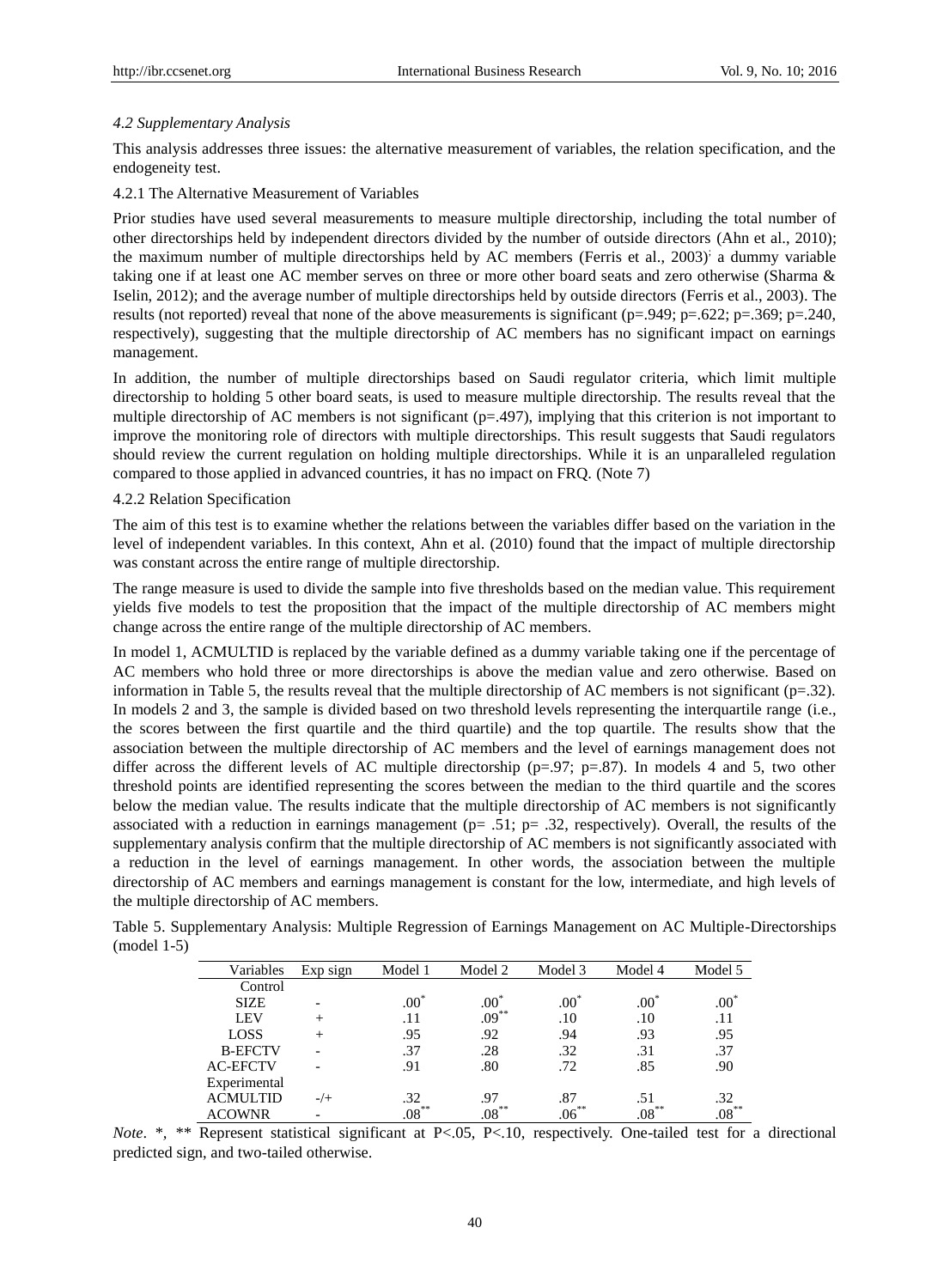With regard to stock ownership by AC members, the current study also examines whether the relation between the stock ownership of AC members and earnings management differ based on the level of stock ownership of AC members. In this context, Warfield et al., (1995) found that an inverse relation between the stock ownership held by directors and the level of earnings management was constant for different levels of stock ownership.

To test whether the relations change based on AC members' level of stock ownership, the median value is used to identify four threshold points. Hence, the current study develops four models with four variables representing different levels of AC ownership: the scores below the median value (ACOWNR1); the scores between the median value (i.e., the second quartile) and the third quartile (ACOWNR2); the scores above the median value (ACOWNR3); and the scores above the third quartile (ACOWNR4).

The results (not reported) show that the coefficients of three first variables (ACOWNR1, 2, and 3) are not significant ( $p = .22$ ,  $p = .23$ ,  $p = 226$ , respectively). However, the coefficient of the fourth variable (ACOWNR4) is significant with the expected sign ( $p=$  .004), suggesting that as the stock ownership of AC members increases, the level of earnings management decreases only in situations where there is a high level of AC ownership.

#### 4.2.3 Endogeneity Test

It has been reported in the literature that the presence of multiple directorship is determined exogenously by external factors that might affect study results (Booth & Deli, 1996; Brickley, Linck & Coles, 1999; Ferris et al., 2003). (Note 8)

Conversely, it is suggested that while AC members' multiple directorship influences the level of earnings management, the presence of multiple directorship itself might also be influenced by the level of earnings management. In this regard, Srinivasan (2005) found that misstated companies that had directors with multiple directorships suffered from labor market penalties; in particular, such directors lost their positions on ACs following a restatement.

To alleviate this concern, the current study uses a simultaneous equation approach as in (Coles, Daniel, & Naveen, 2008). This approach is based on using a two-stage least squares (2SLS) regression. Several variables are included in the 2SLS model to determine the variability in endogenous variables, including board independence (B-IND), board size (B-SIZE), company size (SIZE), return on assets (ROA), and earnings management, as measured by abnormal accrual (AbnAccrual).

The results, as reported in Table 6, show that the multiple directorship of AC members is not influenced by the level of earnings management ( $p=$  .944). On the other hand, the results show that stock ownership of AC members is significantly negatively associated with the reduction in the level of earnings management (p=.066). Overall, the results indicate that endogeneity is not a critical issue in the relation between the multiple directorship of AC members and companies' earnings management.

| Independent variables | AbnAccrual | AC multiple-directorships |
|-----------------------|------------|---------------------------|
| <b>B-EFCTV</b>        | .258       |                           |
| <b>AC-EFCTV</b>       | .959       |                           |
| <b>ACMULTID</b>       | .463       |                           |
| <b>ACOWNR</b>         | $.066*$    |                           |
| <b>LEV</b>            | .165       |                           |
| <b>SIZE</b>           | $.017**$   | .292                      |
| AbnAccrual            |            | .944                      |
| <b>ROA</b>            |            | .147                      |
| <b>LOSS</b>           | .702       |                           |
| B-IND                 |            | .489                      |
| <b>B-SIZE</b>         |            | $.025**$                  |

Table 6. Endogeneity Results

*Note.* \*(\*\*) Significant at the .10 (.05) level.

## **5. Conclusion**

The aim of this study is to examine the association between the multiple directorship and stock ownership of AC members and companies' earnings management.

With regard to the multiple directorship of AC members, prior studies are based on two competing hypotheses. Under the reputation hypothesis, it is proposed that directors with multiple directorships offer better monitoring work than do directors with single and double directorships. It is assumed that they will be more effective in fulfilling their monitoring role and thus contribute more to earnings quality in terms of reducing the level of earnings management. On the other hand, the busyness hypothesis contends that as the number of multiple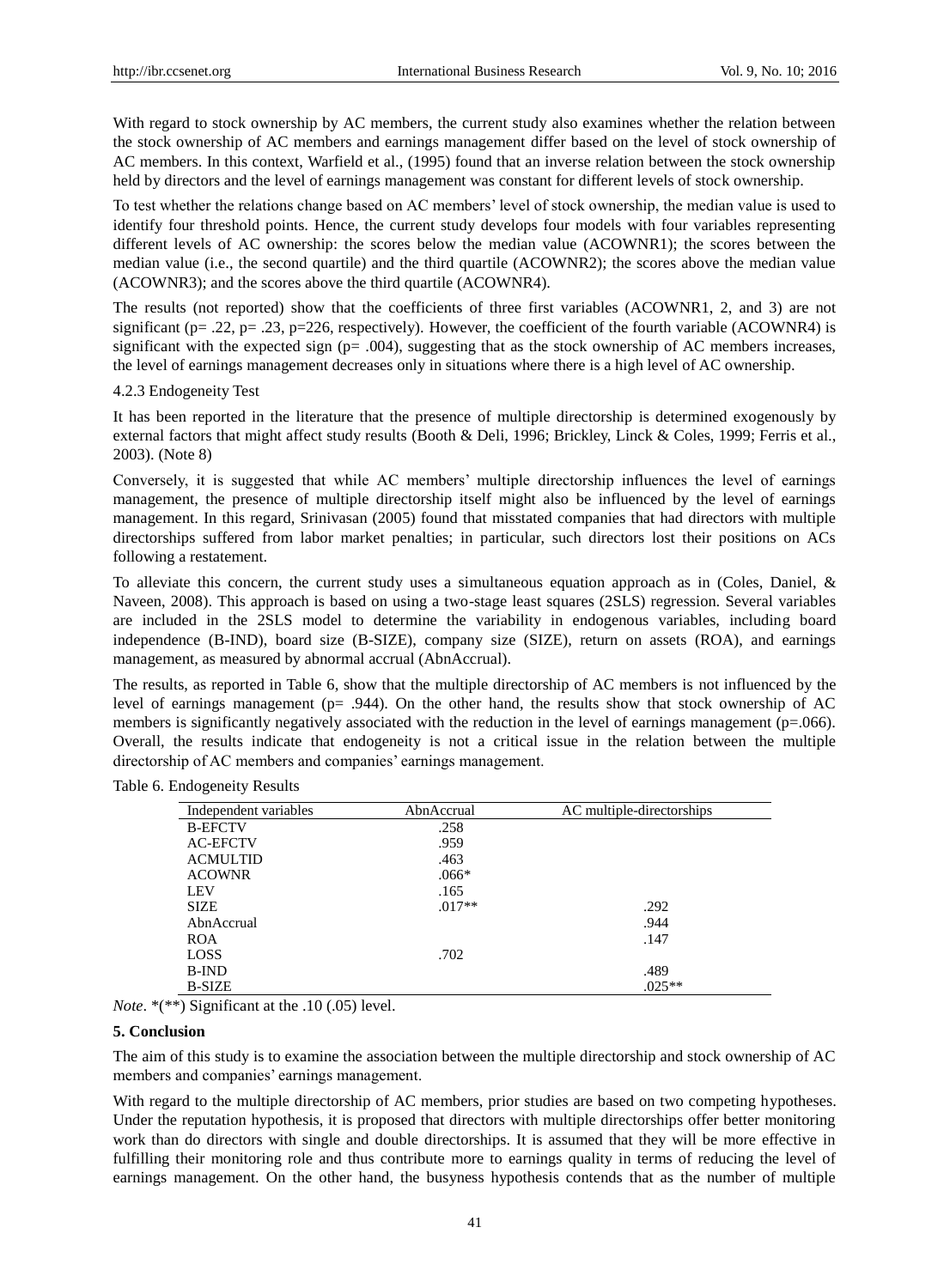directorships held by directors increases, they become so busy that they are unable to fulfill the requirements of their monitoring role. This, in turn, will adversely affect their effectiveness in reducing the level of earnings management.

Contrary to expectations, the current study finds that the multiple directorship of AC members is not statistically associated with any reduction in the level of earnings management. This might be due to the shortage of multiple-directorship directors serving on ACs of Saudi companies. The descriptive information shows that approximately 41 percent of directors serving on ACs have single or double directorships. This result implies that management gives low priority to ensuring that AC members hold multiple directorships. Furthermore, it suggests that Saudi companies tend to not to adhere to the provisions of the formal governance act issued by CMA, which encourages directors to hold memberships on other boards of directors.

In terms of stock ownership by AC members, the alignment hypothesis contends that when members of a board hold quantities of stock, they are more committed in their work, which leads them to perform better in monitoring activities. It is proposed, based on this argument, that the greater the percentage of stock ownership held by AC members, the higher the quality of the monitoring system, leading to a reduction in the level of earnings management.

The results of the study provide evidence supporting the alignment hypothesis, suggesting that the size of the stock ownership of AC members has a significant impact on earnings management in Saudi nonfinancial listed companies.

A supplementary test provides additional evidence for the positive impact of stock ownership by AC members on the level of earnings management. Interestingly, the finding shows this relationship is significant only when the level of stock ownership by AC members is high; it is not significant for intermediate and low levels of AC stock ownership.

This study is among the few studies that seek to provide evidence on the association between multiple directorship and the stock ownership of AC members with companies' earnings management. It sheds light on the current debate concerning the impact of both the multiple directorship and stock ownership of AC members on earnings management. While most previous studies have been conducted in advanced countries, this study presents evidence from an emerging economy, i.e., Saudi Arabia.

The findings of the study are useful for directors of Saudi companies to initiate long-term plans to overcome the shortage of multiple-directorship directors serving on ACs and to develop strategies to increase the stock ownership of AC members as a means of achieving better monitoring outcomes.

The findings can also provide regulators (i.e., CMA) with a better understanding of the current situation of the multiple directorship and stock ownership of AC members in Saudi companies. This may help improve the regulations related to ACs as a corporate governance mechanism and, specifically, regulations related to the multiple directorship and stock ownership of AC members.

A concern that might be raised regarding the result of this study is the sample size. In fact, because the difficulties in collecting data from TADAWL, the current study focuses on one fiscal year (2013). Although the sample size represents more than two-thirds of Saudi non-financial listed companies in 2013, it might be relatively small, which might limit the generalization of this study. Researchers should concern this issue and increase the sample size to include more than one fiscal year as data become more available in the future.

To conclude, the following opportunities are suggested for future research in this area: an investigation into the effect of various factors that might influence the effectiveness of multiple directorship, the stock ownership of AC members and their impact on earnings management. The impact of the multiple directorship and stock ownership of AC members on the value of a firm might also be explored in future research, specifically in an emerging economy such as that of Saudi Arabia.

## **References**

- Abbott, L. J., Park, Y., & Parker, S. (2000). The effects of audit committee activity and Independence on corporate fraud. *Managerial Finance, 26,* 55-68. <http://dx.doi.org/10.1108/03074350010766990>
- Abbott, L. J., Parker, S., & Peters, G. F. (2004). Audit committee characteristics and restatements. *Auditing: A Journal of Practice & Theory, 23,* 69-87. <http://dx.doi.org/10.2308/aud.2004.23.1.69>
- Ahn, S., Jiraporn, P., & Kim, Y. S. (2010). Multiple directorships and acquirer returns. *Journal of Banking & Finance, 34,* 2011-2026. <http://dx.doi.org/10.1016/j.jbankfin.2010.01.009>

Alves, S. (2012). Ownership structure and earnings management: Evidence from Portugal. *Australasian*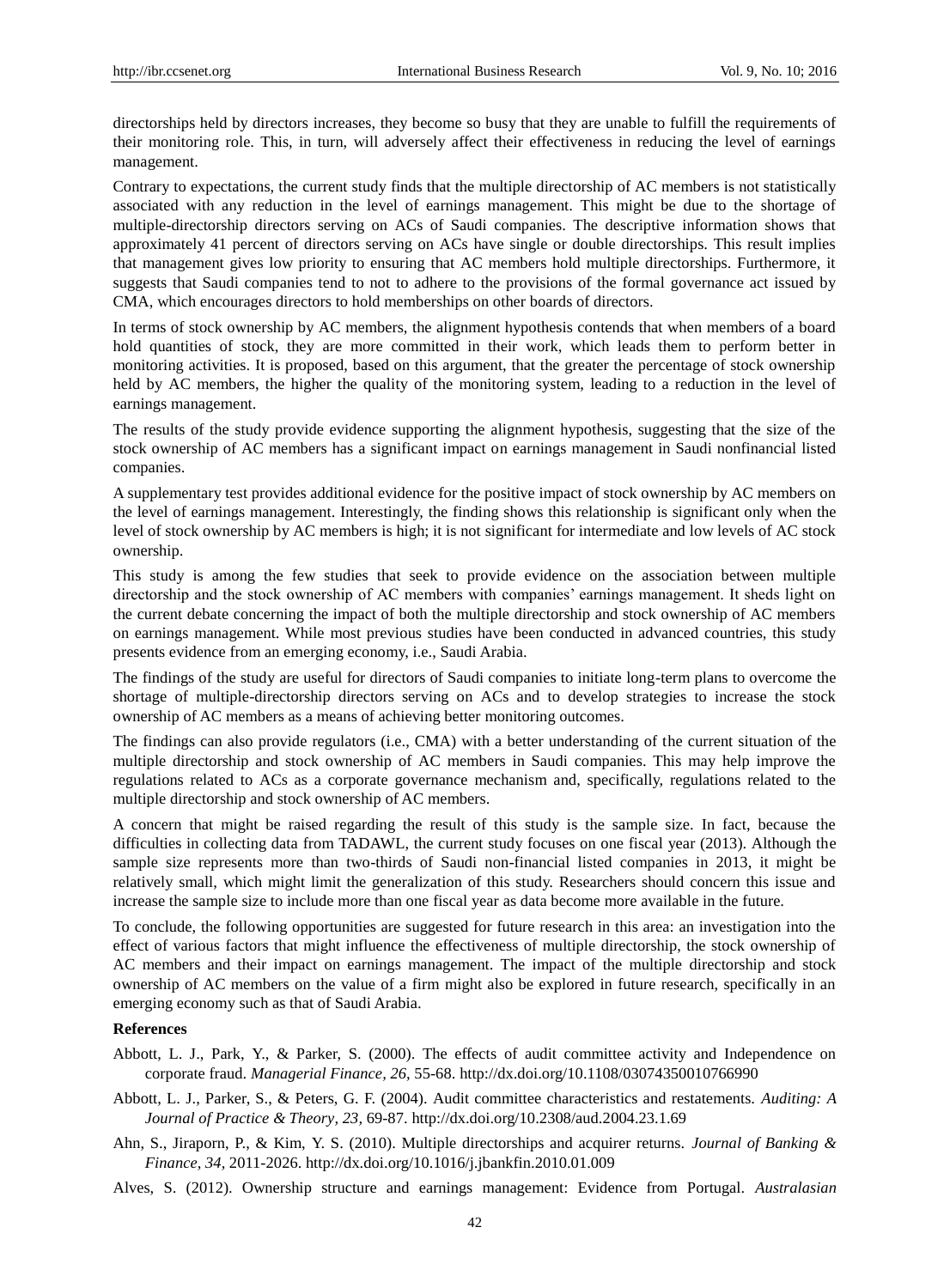*Accounting Business & Finance Journal, 6,* 57-73.

- Bartov, E., Gul, F. A., & Tsui, J. S. L. (2000). Discretionary-accruals models and audit qualifications. *Journal of Accounting and Economics, 30,* 421-452. [http://dx.doi.org/10.1016/S0165-4101\(01\)00015-5](http://dx.doi.org/10.1016/S0165-4101%2801%2900015-5)
- Beasley, M. S. (1996). An empirical analysis of the relation between the board of director composition and financial statement fraud. *Accounting Review, 71,* 443-465.
- Bédard, J., Chtourou, S. M., & Courteau, L. (2004). The effect of audit committee expertise, independence, and activity on aggressive earnings management. *Auditing: A Journal of Practice & Theory, 23,* 13-35. <http://dx.doi.org/10.2308/aud.2004.23.2.13>
- Beneish, M. D. (2001). Earnings management: A perspective**.** *Managerial Finance, 27,* 3-17. <http://dx.doi.org/10.1108/03074350110767411>
- Booth, J. R., & Deli, D. N. (1996). Factors affecting the number of outside directorships held by CEOs. *Journal of Financial Economics, 40,* 81-104. [http://dx.doi.org/10.1016/0304-405X\(95\)00838-6](http://dx.doi.org/10.1016/0304-405X%2895%2900838-6)
- Brickley, J., Linck, J. S., & Coles, L. (1999). What happens to CEOs after they retire? New evidence on career concerns, horizon problems, and CEO incentives**.** *Journal of Financial Economics, 52,* 341-377. [http://dx.doi.org/10.1016/S0304-405X\(99\)00012-4](http://dx.doi.org/10.1016/S0304-405X%2899%2900012-4)
- Capital Market Authority. (2006). *Corporate governance regulation*. Retrived from http://www.cma.org.sa/En/Documents/CORPORATE%20GOVERNANCE.pdf
- Coles, J., Daniel, N., & Naveen, L. (2008). Boards: Does one size fit all? *Journal of Financial Economics, 87,*  329-356. <http://dx.doi.org/10.1016/j.jfineco.2006.08.008>
- DeFond, M. L., & Jiambalvo, J. (1994). Debt covenant violation and manipulation of accruals. *Journal of Accounting and Economics, 17,* 145-176. [http://dx.doi.org/10.1016/0165-4101\(94\)90008-6](http://dx.doi.org/10.1016/0165-4101%2894%2990008-6)
- Fama, E. F., & Jensen, M. C. (1983). Separation of ownership and control. *The Journal of Law and Economics, 26,* 301-325. <http://dx.doi.org/10.1086/467037>
- Farber, D. B. (2005). Restoring trust after fraud: Does corporate governance matter? *The Accounting Review, 80,*  539-561. <http://dx.doi.org/10.2308/accr.2005.80.2.539>
- Ferris, S. P., Jagannathan, M., & Pritchard, A. C. (2003). Too busy to mind the business? Monitoring by directors with multiple board appointments. *The Journal of Finance, 58,* 1087-1111. <http://dx.doi.org/10.1111/1540-6261.00559>
- Fich, E. M., & Shivdasani, A. (2006). Are busy boards effective monitors? *The Journal of Finance, 61,* 689-724. <http://dx.doi.org/10.1111/j.1540-6261.2006.00852.x>
- Hair, J. F., Anderson, R. E., Babin, B. J., Black, W. C., & Tatham, R. L. (2006). *Multivariate Data Analysis*. London: Prentice-Hall International.
- Huang, H. H., Wang, W., & Zhou, J. (2013). Shareholder rights, insider ownership and earnings management. *Journal of Accounting, Finance and Business Studies, 49,* 46-73. <http://dx.doi.org/10.1111/j.1467-6281.2012.00390.x>
- Jensen, M. C. (1993). The modern industrial revolution, exit, and the failure of internal control systems. *The Journal of Financial, 48,* 831-880. <http://dx.doi.org/10.1111/j.1540-6261.1993.tb04022.x>
- Jensen, M. C., & Meckling, W. H. (1976). Theory of the firm: Managerial behavior, agency costs and ownership structure. *Journal of Financial Economics, 3,* 305-360. [http://dx.doi.org/10.1016/0304-405X\(76\)90026-X](http://dx.doi.org/10.1016/0304-405X%2876%2990026-X)
- Jiraporn, P., Singh, M., & Lee, C. I. (2009). Ineffective corporate governance: Director busyness and board committee memberships. *Journal of Banking & Finance, 33,* 819-828. <http://dx.doi.org/10.1016/j.jbankfin.2008.09.020>
- Jones, J. (1991). Earnings management during import relief investigations. *Journal of Accounting Research, 29*  (2), 193-228. <http://dx.doi.org/10.2307/2491047>
- Klein, A. (2002). Audit committee, board of director characteristics, and earnings management. *Journal of Accounting and Economics, 33,* 375-400. [http://dx.doi.org/10.1016/S0165-4101\(02\)00059-9](http://dx.doi.org/10.1016/S0165-4101%2802%2900059-9)
- Krishnan, J., Wen, Y., & Zhao, W. (2011). Legal expertise on corporate audit committees and financial reporting quality. *The Accounting Review, 86,* 2099-2130. <http://dx.doi.org/10.2308/accr-10135>
- Lin, J. W., Li, J. F., & Yang, J. S. (2006). The effect of audit committee performance on earnings quality.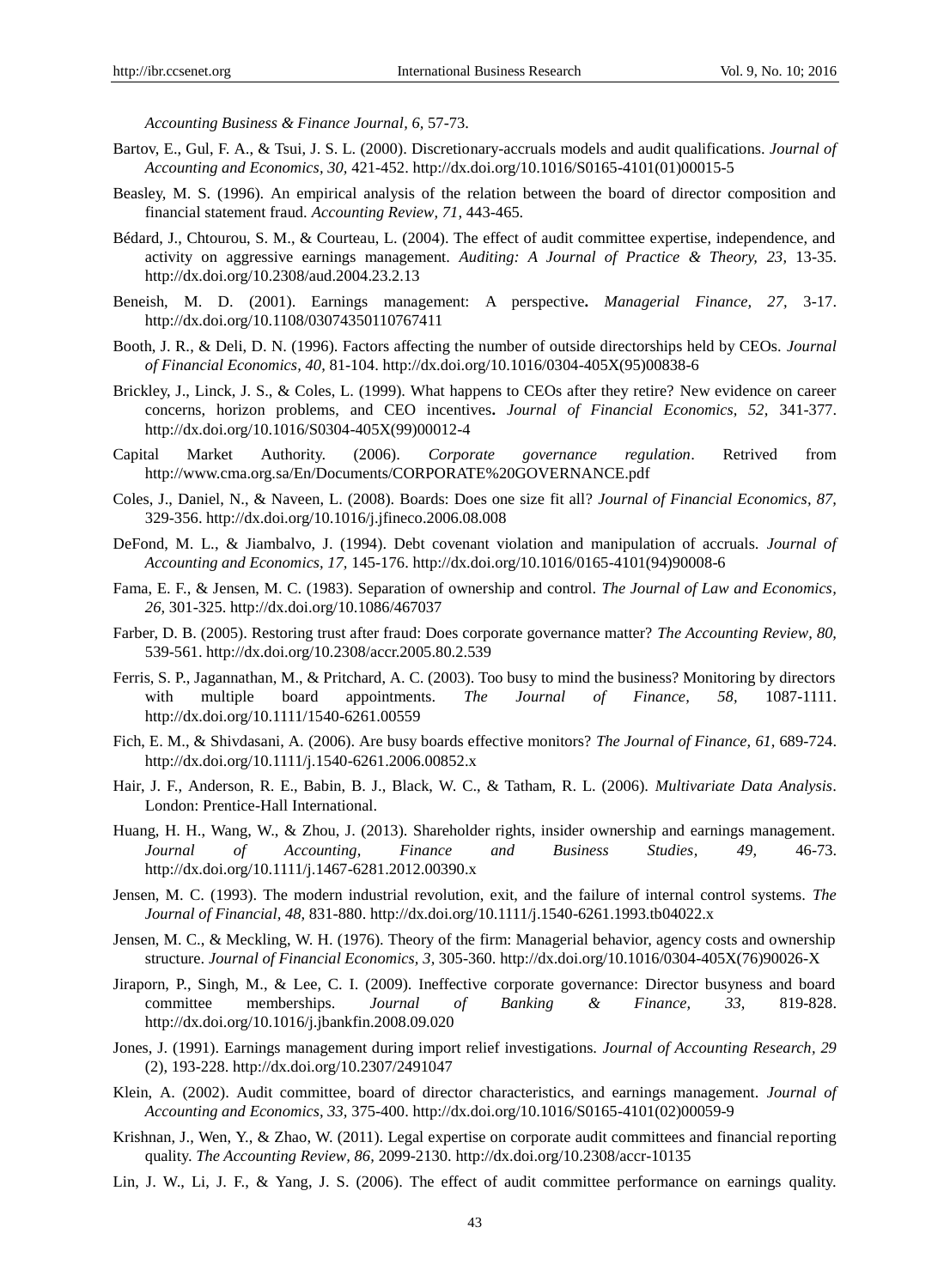*Managerial Auditing Journal, 21,* 921-933. <http://dx.doi.org/10.1108/02686900610705019>

- Perry, T. O. D., & Peyer, U. R. S. (2005). Board seat accumulation by executives: A shareholder's perspective. *The Journal of Finance, 60,* 2083-2123. <http://dx.doi.org/10.1111/j.1540-6261.2005.00788.x>
- Schipper, K. (1989). Earnings management. *Accounting Horizons, 3*(4), 91-102.
- Sharma, V. D., & Iselin, E. R. (2012). The association between audit committee multiple-directorships, tenure, and financial misstatements. *Auditing: A Journal of Practice & Theory, 31,* 149-175. <http://dx.doi.org/10.2308/ajpt-10290>
- Shivdasani, A. (1993). Board composition, ownership structure, and hostile takeovers. *Journal of Accounting and Economics, 16,* 167-198. [http://dx.doi.org/10.1016/0165-4101\(93\)90009-5](http://dx.doi.org/10.1016/0165-4101%2893%2990009-5)
- Srinivasan, S. (2005). Consequences of financial reporting failure for outside directors: Evidence from accounting restatements and audit committee members. *Journal of Accounting Research, 43,* 291-334. <http://dx.doi.org/10.1111/j.1475-679x.2005.00172.x>
- Teshima, N., & Shuto, A. (2008). Managerial ownership and earnings management: Theory and empirical evidence from Japan. *Journal of International Financial Management & Accounting, 19,* 107-132. <http://dx.doi.org/10.1111/j.1467-646X.2008.01018.x>
- Velte, P., & Stiglbauer, M. (2011). Impact of audit committees with independent financial experts on accounting quality. An empirical analysis of the German capital market. *Problems and Perspectives in Management, 9,*  17-33.
- Warfield, T. D., Wild, J. J., & Wild, K. L. (1995). Managerial ownership, accounting choices, and informativeness of earnings. *Journal of Accounting and Economics, 20,* 61-91. [http://dx.doi.org/10.1016/0165-4101\(94\)00393-J](http://dx.doi.org/10.1016/0165-4101%2894%2900393-J)
- Xie, B., Davidson, W. N., & DaDalt, P. J. (2003). Earnings management and corporate governance: The role of the board and the audit committee. *Journal of Corporate Finance, 9,* 295-316. [http://dx.doi.org/10.1016/S0929-1199\(02\)00006-8](http://dx.doi.org/10.1016/S0929-1199%2802%2900006-8)

#### **Notes**

- Note 1. Contrasting to the alignment hypothesis, the entrenchment hypothesis proposes that as ownership increases, directors with a higher percentage of ownership might control the companies in a manner that limits the role of the monitoring system, including the AC. Such a situation could lead to an increased incentive to manage earnings.
- Note 2. As cited in Beneish, 2001.
- Note 3. Considering that the CMA requires each company to set up an AC with not less than three members and that only outside members are eligible for membership of the AC, the association between managerial ownership and earnings management is beyond the scope of this study.
- Note 4. Outside directors can be either grey directors or independent directors (Beasley, 1996). Based on this categorization, the grey directors include all outside directors who are not viewed as being independent from management, such as consultants/ suppliers to the company or investment bankers; while the independent directors include all outside directors excluding grey directors; since outside directors(including both grey and independent directors) are only eligible for membership of the AC according to CG regulation in Saudi Arabia, the measure of AC multiple-directorships in this study is based on multiple-directorships of the outside directors who serve on AC.
- Note 5. To fulfill the assumption of normality, the log of ACOWNR is used. After making transformations for this variable, the value of skewness and kurtosis reveal that all variables in the model fulfill the assumption of normality.
- Note 6. The result is the same when AC multi-directorship and Ac ownership are isolated from the analysis.
- Note 7. Since most prior studies in the area of stock ownership are interested in the impact of managerial ownership on the quality of earnings (Alves, 2012; Huang et al., 2013; Warfield et al., 1995), the alternative measurement of stock ownership is beyond the scope of this study.
- Note 8. None of the literature reported an endogeneity problem with the relation between AC outside ownership and earnings management.